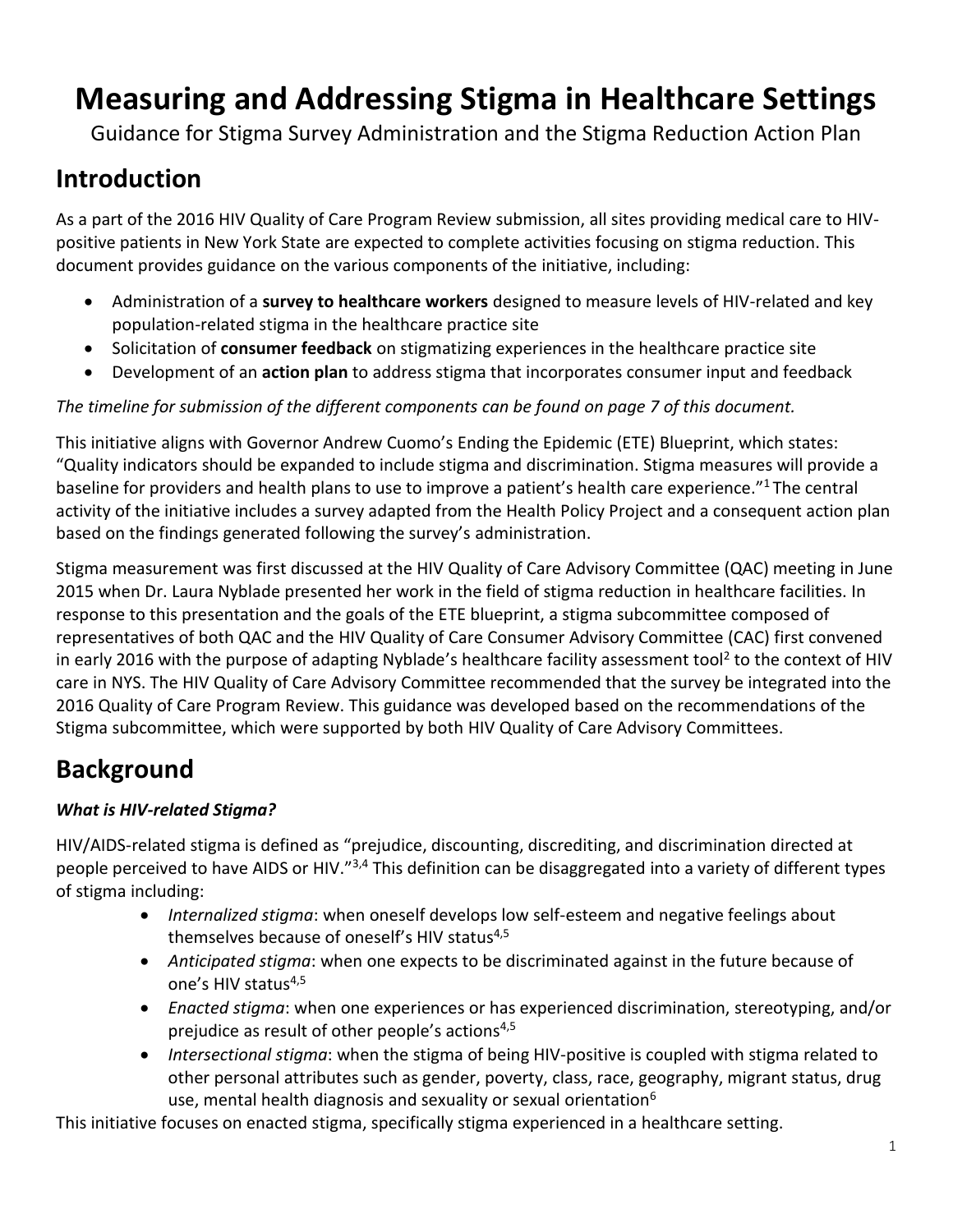#### *HIV-related Stigma and Health Outcomes*

Research has shown that stigmatized groups experience greater disparities in HIV care and health outcomes. For example, social fragmentation, income inequality, and racial composition are all associated with higher rates of late HIV diagnosis.<sup>7</sup> New York City neighborhoods with a high concentration of black residents predict late HIV diagnosis for residents<sup>8</sup> and after HIV diagnosis, on average, black patients take longer to initiate treatment than white patients.<sup>9</sup> People who inject drugs (PWID), have a lower probability of retention in HIV care, ART use, and viral suppression compared to people who do not inject drugs.<sup>10</sup> The experience of discriminatory behaviors can put a person at an increased risk of HIV. For example, the unfair treatment of a person belonging to a stigmatized group, based on perceived differences, can lead a stigmatized individual to engage more frequently in high risk behaviors (substance use, risky sexual practice) as a coping strategy.<sup>11</sup>

The Medical Monitoring Project (MMP) is a population-based surveillance system that assessed clinical outcomes and behaviors of PLWH receiving care in the US between 2009-2014. In NYS, excluding NYC, and NYC substantial stigma related to HIV status is perceived by PLWH, and the majority of healthcare related discrimination experienced is reported to be due to their HIV status:

| <b>MMP Statement</b>                                                                                | NYS (excluding NYC)<br>$(N=421)$ | <b>NYC</b><br>$(N=1,577)$ |
|-----------------------------------------------------------------------------------------------------|----------------------------------|---------------------------|
| <b>Perceived Stigma</b>                                                                             |                                  |                           |
| "I hide my HIV status from others"                                                                  | 67%                              | 47%                       |
| "It is difficult to tell people about my HIV infection"                                             | 74%                              | 58%                       |
| <b>Discrimination Experiences</b>                                                                   |                                  |                           |
| Reported healthcare providers exhibited hostility or a lack of respect<br>during a healthcare visit | 26%                              | 13%                       |
| Reported said discrimination occurred because of HIV infection                                      | 92%                              | 69%                       |

Fears of stigmatization and discrimination can dissuade people living with HIV (PLWH) from seeking care and disclosing their HIV status.<sup>12</sup> Unfortunately, some PLWH can report feeling discriminated against by the very people who work in their places of care.<sup>13</sup> A growing body of research is examining the influence of stigma on physical and mental health outcomes in PLWH. Internalized HIV stigma, anticipated HIV stigma, and enacted HIV stigma have each been found to be associated with negative effects on the health and well-being of PLWH, including a greater likelihood of chronic illness comorbidity, longer gaps in medical care and greater likelihood of ART non-adherence.<sup>14,15</sup> This occurs because stigma and discrimination disrupt a patient's access to health resources and social support.<sup>16</sup> The compounding health disparities that PLWH experience are rooted in the multifaceted and intersectional stigmas encountered on a daily basis both in the community and in healthcare settings.

The potential impact of stigma on achieving the goals of the NYS ETE has been identified by both healthcare providers and consumers. Actionable drivers, such as manifestations of stigma at healthcare facilities, can be addressed to improve healthcare systems to reduce stigma. To provide inclusive and accessible quality of care to all PWLH in NYS, the barriers that stigma engenders should be identified, addressed, and broken down. The figure below, adapted from a presentation by Dr. Laura Nyblade, illustrates the relationship of stigma to adverse HIV health outcomes, including testing, linkage and adherence, showing potential pathways that result in gaps in the HIV treatment cascade. 17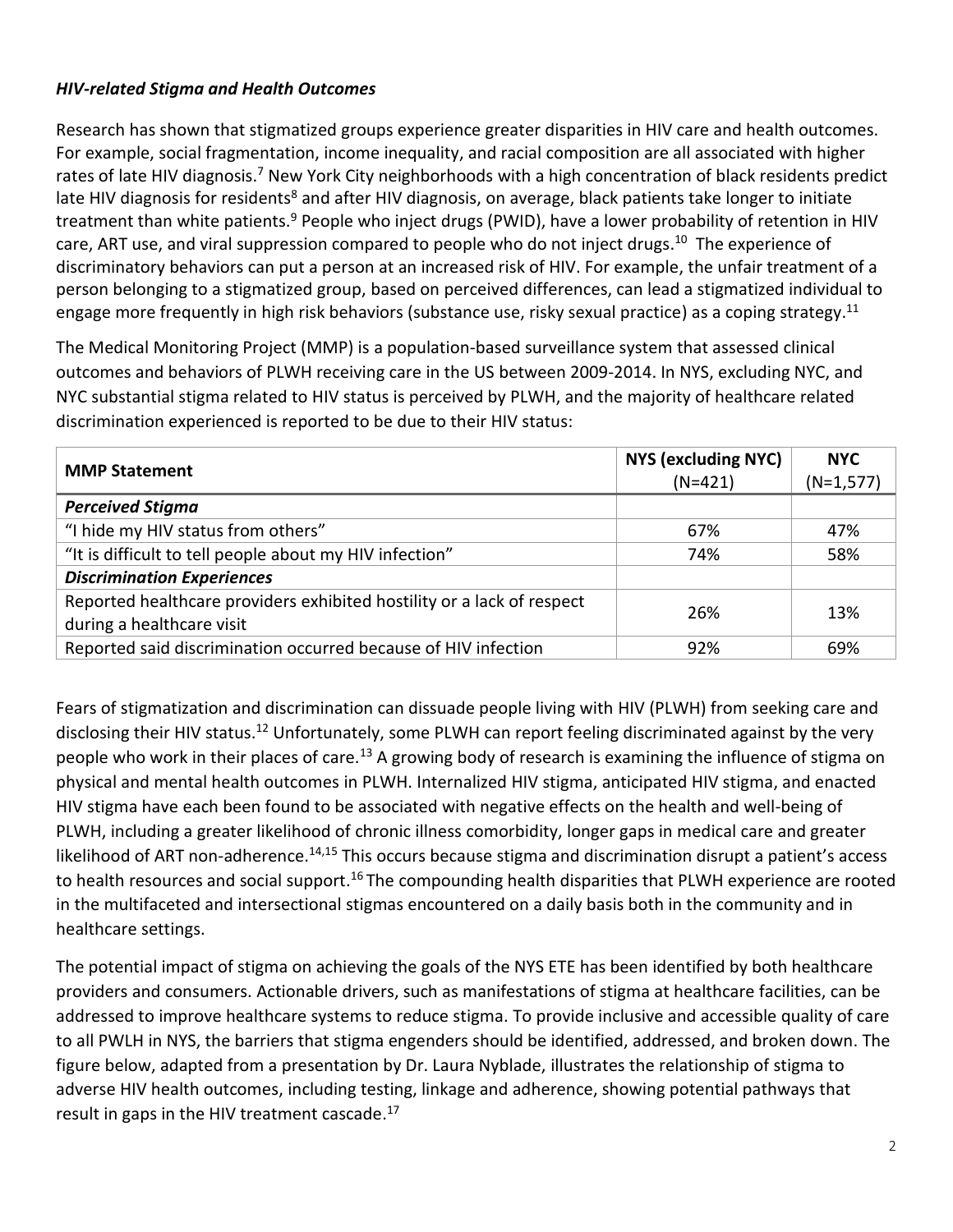

Sources: HIV Treatment Cascade Reference Literature:

- Testing: (Musheke et al., 2013) 1.
- 2. Linkage to & Retained in care: (Govindasamy et al., 2012, Alvarez-Uria et al., 2013)
- Adherence: (Katz et al., 2013) 3.

## *Stigma Reduction - 2016 HIV Quality of Care Program Review*

HIV care practice sites participating in the 2016 HIV Quality of Care Program Review will be expected to complete the survey, solicit feedback from consumers, and develop an action plan based on their findings. The Sub-Committee adapted Health Policy Project's (RTI) "Measuring HIV Stigma and Discrimination Among Health Facility Staff: Comprehensive Questionnaire" for HIV clinics in NYS to administer to healthcare workers.<sup>2</sup> The survey contains questions that address both facility-level and personal-level HIV-related stigma with an additional section containing questions about stigma relating to key populations (regardless of HIV status). The key populations, chosen by members of the HIV Quality of Care Advisory Committees, include:

- **People of transgender/gender non-conforming experience**
- **Women**
- **Men who have sex with men (MSM)/men who identify as gay or bisexual**
- **People of color**
- **People living with a mental health diagnosis.**

To align with the ETE initiatives, the 2016 New York State HIV Quality of Care Program Review has included the adapted stigma assessment as part of the required submission. Addressing the facility environment within the healthcare institution will require careful thought about the pathways patients take within the hospital or clinic, particularly for services not located within the HIV clinic.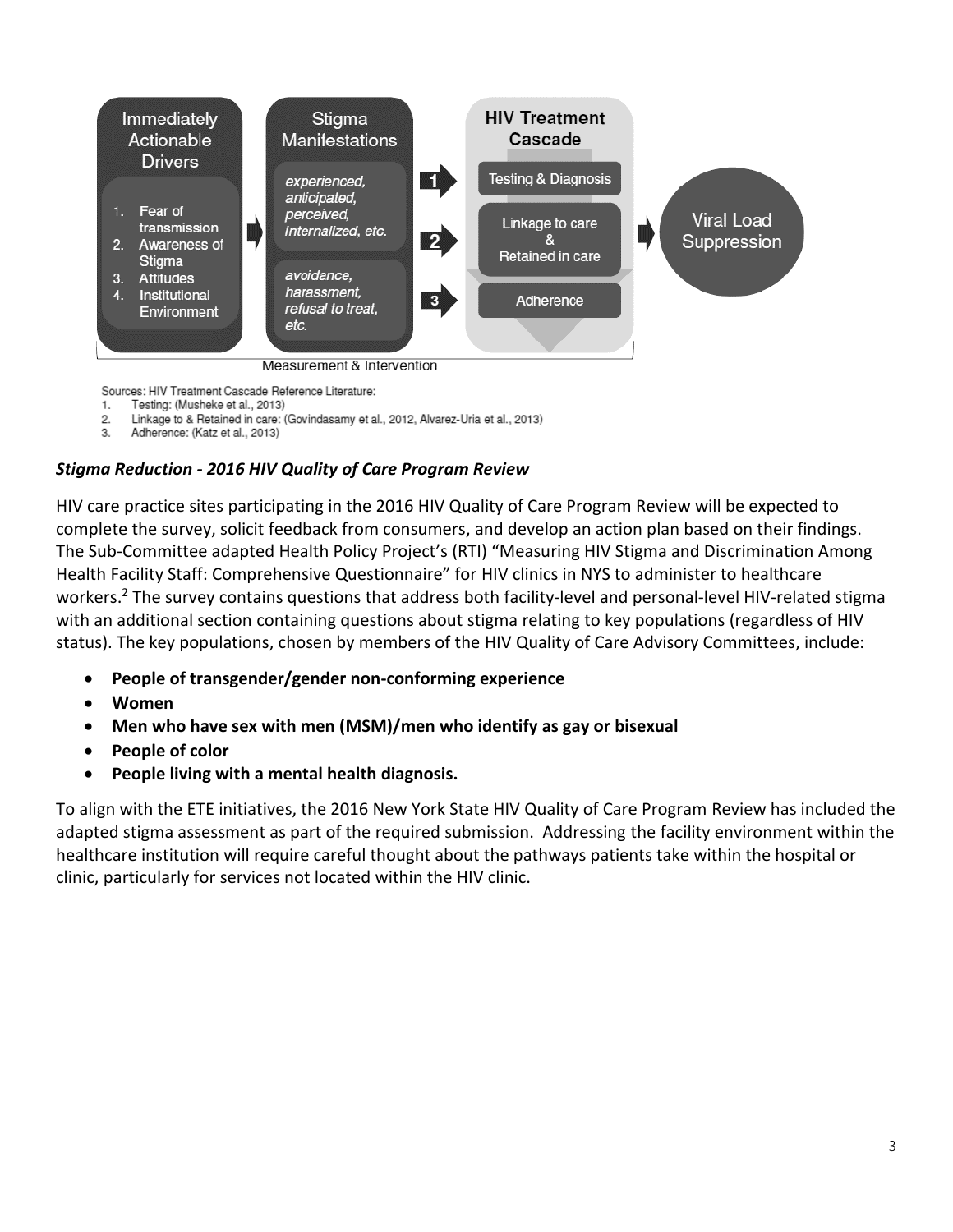## **Stigma Survey and Stigma Reduction Action Plan**

#### *Stigma Survey for Healthcare Workers*

Practice sites are expected to administer the survey to healthcare workers with whom a PLWH may interact during their visit to the healthcare practice site. Examples might include clinicians, nurses, people in billing offices or at registration desks, among others. Each practice site has the discretion to determine how the survey will be administered. Ideas for administration include but are not limited to administering a paper survey during a staff meeting or creating a link to an online survey platform. PDF and Word document versions of the survey will be provided to practice sites to use for survey administration. In total, the whole survey is nine pages long and should take less than 20 minutes to complete.

#### *Consumer Feedback*

An important component of the assessment of stigma in healthcare settings is eliciting input from consumers. Feedback should be solicited from consumers about stigma experienced at the practice site as well as how consumers can be involved in stigma reduction programming. Programs should underscore in their approach that stigma may be experienced anywhere in the institution, especially outside of the HIV clinic or service areas. Examples of consumer feedback include:

- Interviews with patients to discuss experiences of stigma at the healthcare practice site
- Surveys with open-ended questions to consumers about stigmatizing experiences at their healthcare site (ensuring confidentiality in survey administration)
- Discussions involving patients and case managers that explain stigma and elicit experiences of stigma in the healthcare practice site
- Focus group with patients
- Meeting with the consumer advisory body (CAB) about experiences of stigma

#### *Stigma Reduction Action Plan*

After survey administration to healthcare workers, the practice site will then tabulate the results from the survey and discuss the findings with healthcare workers. Survey results should be confidential and no healthcare worker should be punished for their views/beliefs; rather, this should open a discussion about HIVrelated and key population-related stigma within the practice site and the subsequent stigma reduction action plan.

**Using the results from the survey and consumer feedback, each practice site is expected to develop an action plan that focuses on stigma reduction programming and submit it with their survey results**. Important aspects of stigma reduction programming include incorporating feedback from PLWH, creating partnerships between PLWH and healthcare workers, and addressing key drivers of both HIV-related and key populationrelated stigma.<sup>6</sup> Stigma reduction interventions could focus on different levels of the healthcare site. Examples include:

- Individual Level
	- $\circ$  From the results of the healthcare worker survey, identify a specific area/belief that could lead to stigmatizing actions, and create a plan to raise awareness (e.g. hold meetings with staff and members of the stigmatized populations).
- Environment Level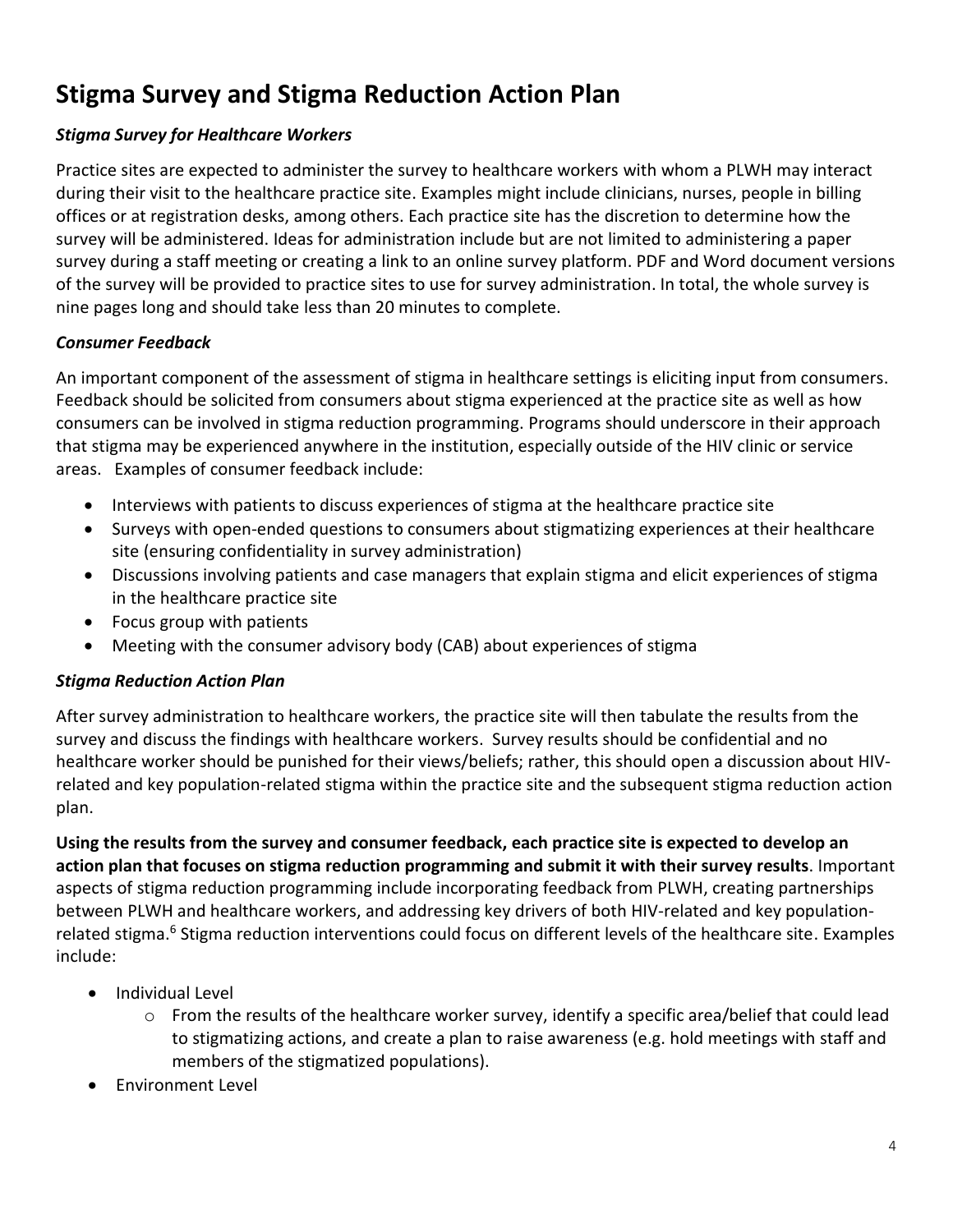- $\circ$  Based on the consumer feedback, identify an area that is identified by patients that makes them feel stigmatized, and create a plan to address this area and remove the barrier to care (e.g. a separate waiting area for people who are receiving HIV-services).
- Policy Level
	- $\circ$  Identify areas from the consumer feedback that resulted in stigmatizing behaviors (e.g. healthcare workers were overheard speaking badly about PLWH), and develop policies that will discourage this type of behavior.
	- $\circ$  Identify certain populations that did not receive adequate care, and conduct staff trainings about this population (e.g. people of transgender/gender non-conforming experience) to design strategies to improve the quality of care they receive.

#### *Example: Stigma Reduction Initiatives in New York State*

#### Montefiore AIDS Center

In 2016, leadership of the Montefiore AIDS Center recognized that HIV-positive transgender and gendernonconforming (TGNC) patients experience significant stigma, preventing them from linking to and being retained in care. A subcommittee of the Montefiore AIDS Center's QI Committee was formed and named the Trans Health Committee (THC). The THC was charged with addressing stigmatizing attitudes and practices and improving cultural sensitivity among staff and in the environment of care at the Center for Positive Living/I.D. (CPL/ID) Clinic, the AIDS Center's outpatient HIV clinic. The THC is also involved with a Montefiore-wide LGBTQ working group, sharing strategies and brainstorming to improve efforts throughout the medical center.

At the THC's first meeting, the group undertook a broad discussion of the issue of stigma and TGNC patients, and reviewed literature on best practices regarding care of this group. The group agreed to focus on TGNC clients, but when appropriate, to extend efforts to LGB clients as well. By April 2017, the THC, with the full support and involvement of Montefiore AIDS Center leadership, had initiated multiple positive changes based on recommendations of six key areas for improvement, including:

- 1. The physical environment at CPL/ID clinic
	- a. Addition of positive and confirming images of TGNC and LGB individuals, a new resource center at the entrance to the clinic, with a prominent section for TGNC- and LGB-related educational, support, and community services, and new icons for TGNC and LGB resources on clinic computers available to consumers
- 2. Staff training
	- a. Staff meeting presented by two members of the TGNC consumer group, and AIDS Center-wide and small group trainings in progress
- 3. Improving use of TGNC patients' preferred name and pronouns through adjustments to the EMR (Epic)
- 4. Bathroom signage and access
	- a. Designation of certain bathrooms as gender neutral, with new signage as well as signage directing TGNC clients to other similar bathrooms throughout the building and nearby if needed
- 5. Patient and staff knowledge of access to TGNC-focused community resources and support services
- 6. Development of a TGNC consumer group to provide input on and assist directly in the initiative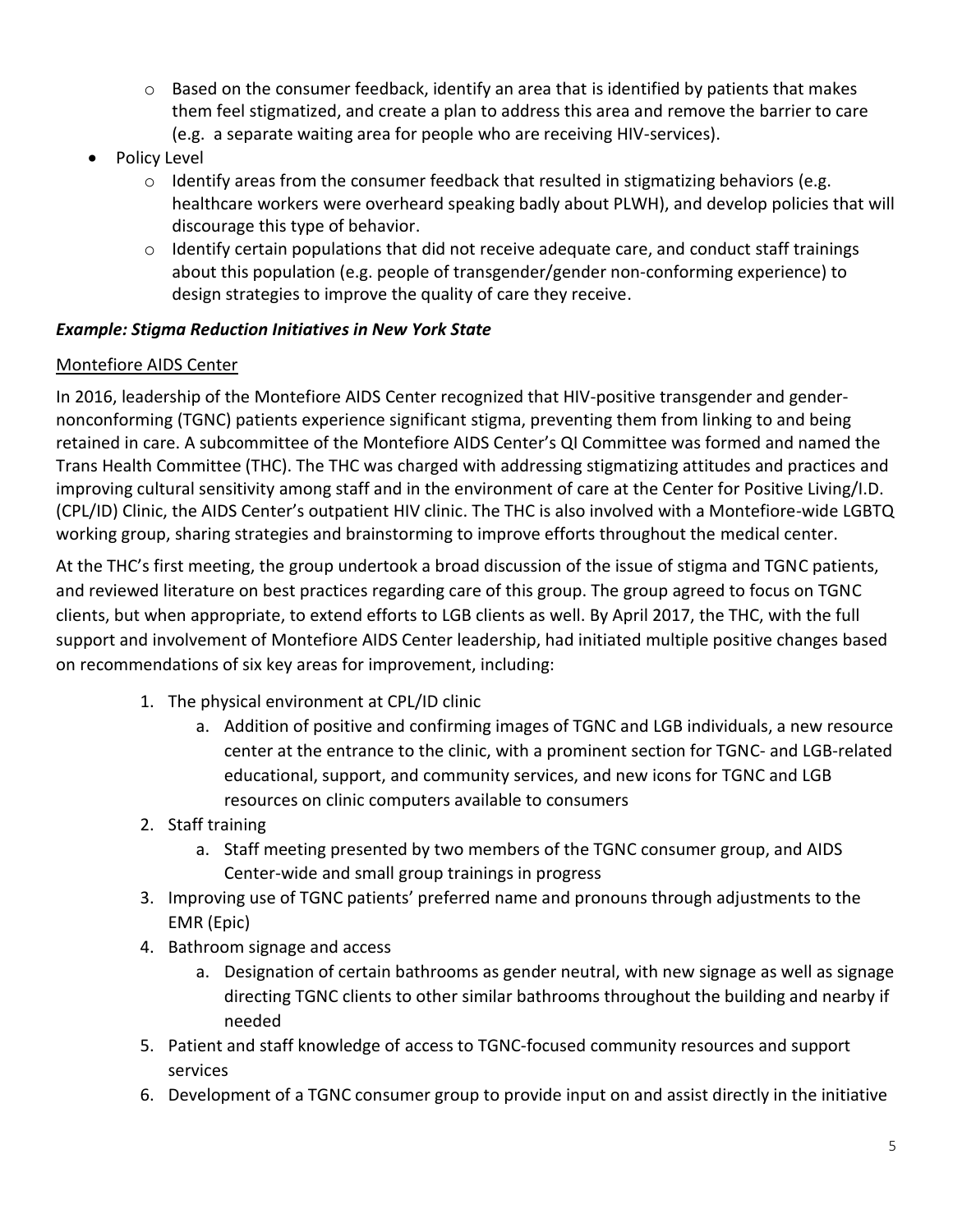#### Harlem United

Harlem United is tackling HIV-related stigma in New York City with the help of AIDS United's Positive Organizing Project grant by launching their Peer Empowerment Leaders Program. With this program, they hope to empower their clients to address HIV-related stigma through civic engagement and knowledge. Four Harlem United community members were chosen and trained in advocacy, policy, and activism to become Peer Empowerment Leaders. With this training, the Peer Empowerment Leaders worked specifically with clients in Harlem United's advocacy program to help empower fellow clients to learn and share about policy issues affecting themselves and their communities. A recent example includes a Peer Empowerment Leader facilitating a screening and discussion of the documentary *Gender Revolution: A Journey with Katie Couric* to a group of Harlem United clients. To measure the efficacy of the intervention, Harlem United created their own HIV-stigma index derived from the literature assessing experienced stigma in the healthcare site and the community. It was administered pre- and post-program to the Peer Empowerment leaders and the clients with whom they worked. The goal of this stigma reduction program is to increase self-esteem, agency, and the overall health and well-being of clients by involving them in their own advocacy. Visit [www.harlemunited.org](http://www.harlemunited.org/) to learn more about this ongoing program.

#### *Example: Stigma Reduction Initiative from Literature*

An example of a successful stigma reduction initiative from the literature is the *Finding Respect and Ending Stigma around HIV (FRESH) Study* completed by the University of Alabama – Birmingham (UAB) to address HIV-related stigma in healthcare settings in the southeastern United States. Although this is a formal investigation of measuring stigma and stigma reduction programming, it provides examples and insights that can be used when thinking of stigma reduction programming. The FRESH study used an adapted version of the Health Policy Project questionnaire and administered it to various health care organizations throughout Alabama and Mississippi. The results from the questionnaire administered by UAB revealed that many health care workers still held significant negative beliefs and opinions about patients who were living with HIV. Using the results from the questionnaire and the principles for stigma reduction programming, the researchers at UAB created the FRESH workshop intervention. The intervention consisted of intensive, multi-day workshops with consumers and healthcare workers. The participants were led through topics such as understanding how stigma works, the outcomes of stigma, why stigma is hard to change, and stigma reduction strategies. The FRESH intervention was found to reduce consumer scores on negative self-image, disclosure concerns, and enacted stigma as well as increase empathy scores for healthcare providers.<sup>18</sup> Visit<http://alphtc.org/fresh> to learn more and access resources from this initiative. Resources include the surveys used during the FRESH Study and a facilitators' manuals for stigma reduction programming.

#### *Resources for Assistance*

To assist practice sites in thinking about stigma in healthcare settings and in how to implement stigma reduction programming, a stigma "toolkit" will be made available. The "toolkit" is divided into types of resources: general HIV-related stigma, key population stigma, stigma reduction programming ideas, stigma reduction examples from successful programs, and consumer resources. "Toolkit" resources will be sent in future correspondence or can be requested from *gocreviews@health.ny.gov.* In addition to the "toolkit" resources, there will be periodic webinars with leaders in the HIV-related stigma field to share their knowledge and experience.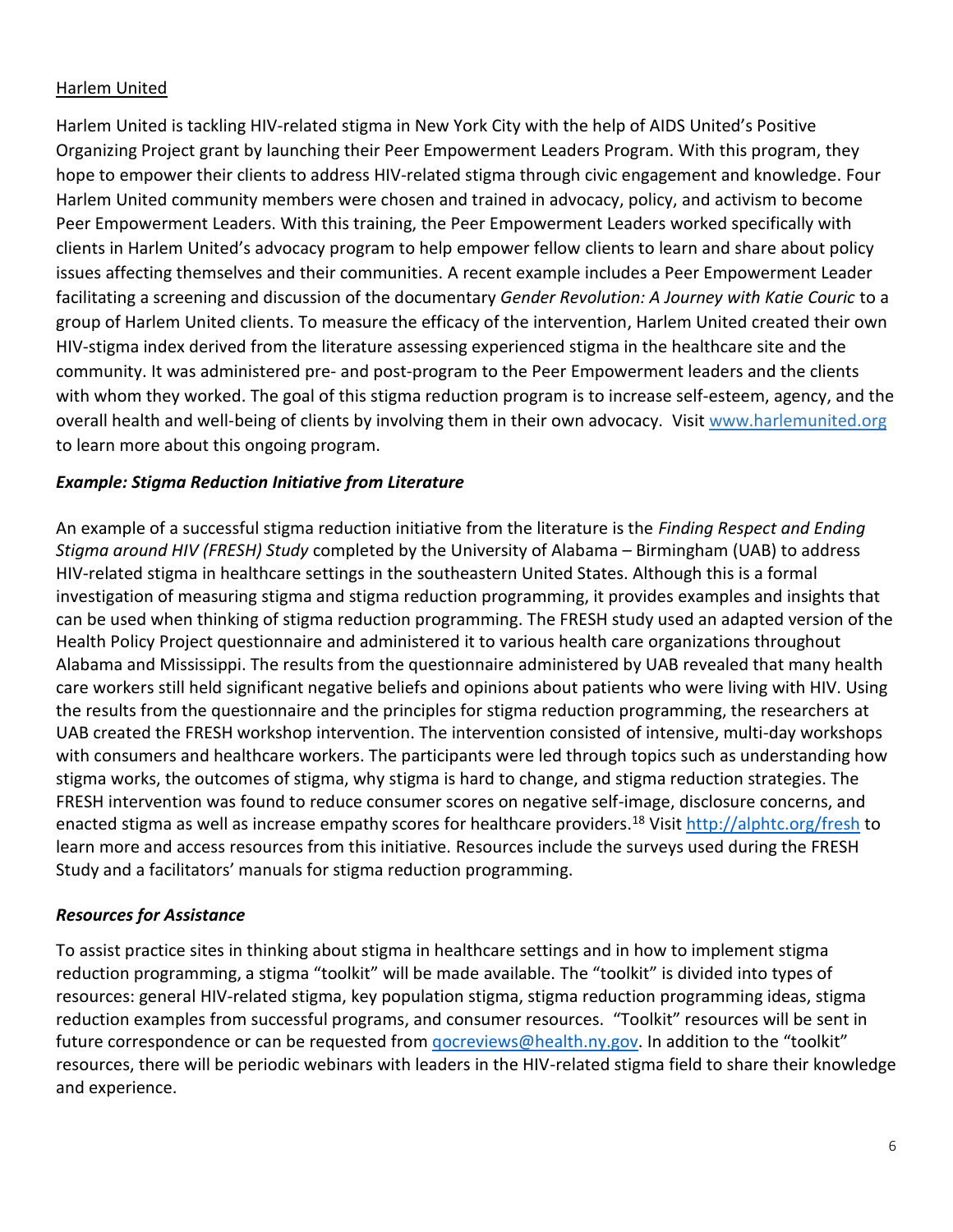## **Timeline for Component Submission**

## **All submissions should be sent to [qocreviews@health.ny.gov.](mailto:qocreviews@health.ny.gov) HIV Quality of Care Program coaches and staff will review plans throughout the process and provide feedback.**

#### FIRST SUBMISSION - By July 31, 2017:

- Return a detailed plan of how the stigma survey will be administered to healthcare workers and how feedback will be solicited from consumers, including:
	- 1. Stigma Survey Planning
		- $\circ$  A detailed plan of how the survey will be administered to healthcare workers
			- o To whom the survey will be administered
			- o How the survey will be administered (paper, online, staff meeting, etc.)
		- o Initial plan of how results with be aggregated and analyzed
	- 2. Consumer Feedback Planning
		- o A detailed plan of how consumer feedback will be solicited
			- $\circ$  How information will be collected and reported (qualitatively or quantitatively)
	- 3. If there is a specific contact person working on the stigma survey
- *Please note that survey results and consumer feedback are not expected in this phase of submission*

#### SECOND SUBMISSION - By October 31, 2017:

- Return a summary of the survey methodology and results and a stigma reduction action plan, including:
	- 1. Stigma Survey Results
		- o A summary of the survey methodology
			- o How it was administered
			- o To which healthcare workers the survey was given
		- $\circ$  Aggregate practice site survey results (with aggregate demographics data, if applicable)
		- o Key findings from the survey data
	- 2. Consumer Feedback Results
		- o A summary of the consumer feedback methodology
		- o How it was solicited
		- o How many consumers were consulted
		- o Results from consumer feedback and key findings
	- 3. Stigma Reduction Action Plan
		- o How stigma reduction will be addressed/how programming will be implemented
		- o How consumers will be involved in stigma reduction practices

## THIRD SUBMISSION - By January 31, 2018:

- Return a summary of the stigma reduction action plan project, including:
	- 1. Overview of stigma reduction action plan
		- $\circ$  What stigma reduction programming was implemented at the healthcare practice site
		- o How consumers were involved in the stigma reduction programming
		- $\circ$  How the stigma reduction programming was received by healthcare workers and consumers
		- $\circ$  What changes will be made to the stigma reduction programming for future quality improvement/how stigma reduction will be incorporated into future work